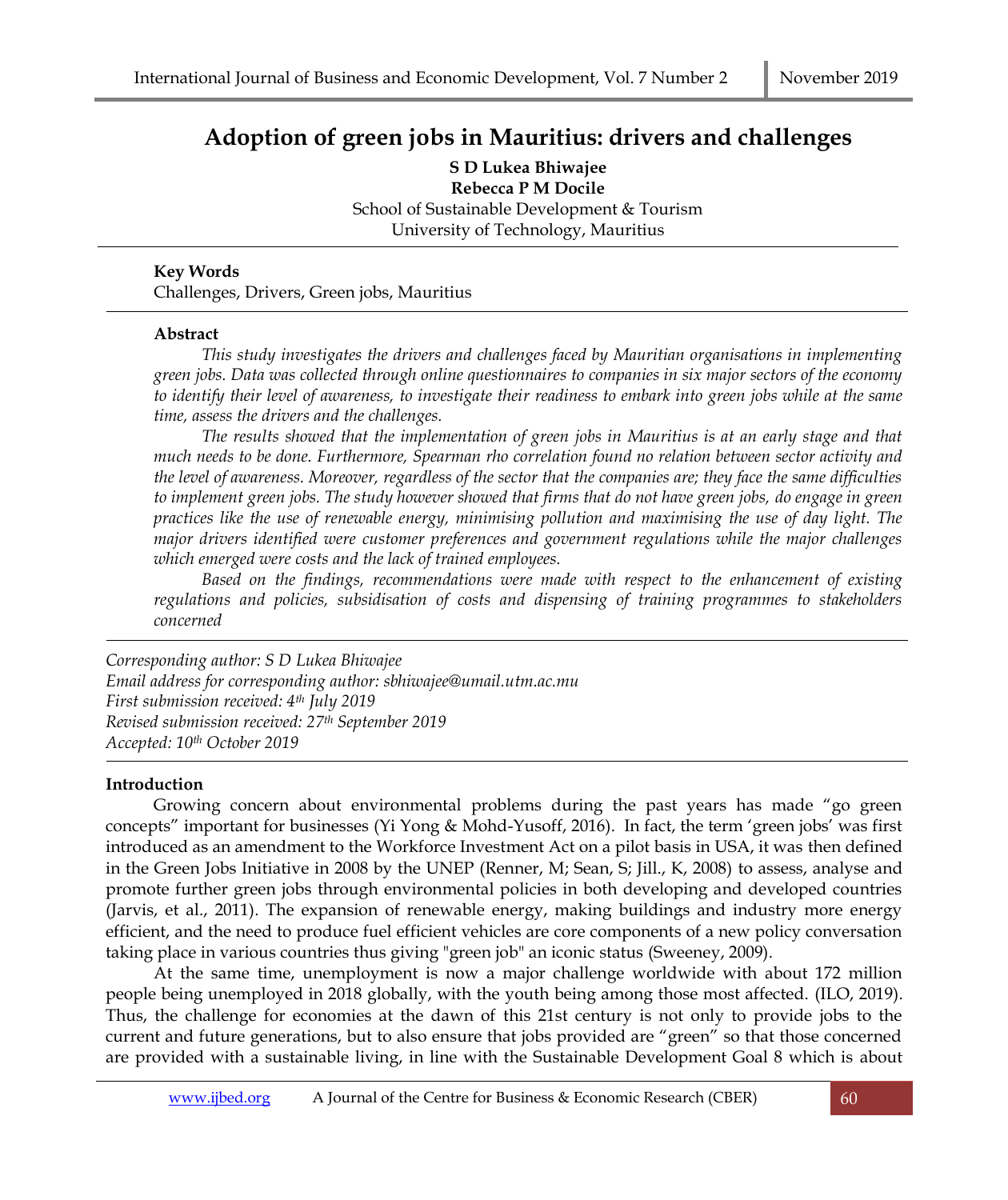promoting an inclusive and sustainable economic growth, employment and decent work for all (ILO, 2017). However, research pertaining to the extent to which organisations are prepared to offer green jobs, including the challenges and constraints they face while doing so still warrants further probing. While the research conducted so far pertains to developed countries like the USA, a lot remains to be done for different regions of the world (Kouri & Clarke 2014) and for Small Island Developing States (SIDS), one of the most vulnerable categories of nations as far as climate change and sustainable development is concerned.

This paper therefore investigates into the drivers and challenges faced by companies in Mauritius in the quest of adopting green jobs.

#### **Literature Review**

According to the Workforce Information Council, (2009), green jobs exist mostly in the energy, recycling, and smart agriculture sector. Scully-Russ (2013: 261) advocates that "there is no common nomenclature that can be used across the variety of industries and professional fields that are involved in the emerging industry." Worldwatch Institute, (2009:2) in Kouri & Clarke (2014) defined that green jobs are work in agricultural, manufacturing, Research and Development (R&D), administrative, and service activities that contribute(s) substantially to preserving or restoring environmental quality. Specifically, but not exclusively, this includes jobs that help to protect ecosystems and biodiversity; reduce energy, materials, and water consumption through high-efficiency strategies; de-carbonize the economy; and minimize or altogether avoid generation of all forms of waste and pollution. Moreover, green jobs need to be decent by providing good working condition as well as a fair pay, however in practice this rarely exist (ILO, 2013). The transition to green is expected to lead to the loss of some existing jobs and the creation of new jobs and new sectors (Pociovălișteanu, et al., 2015).

Table 1 shows three different definitions of green jobs found in the literature the normative, the industry, and the occupational definition (Scully-Russ, 2013), pp 261).

Table 1: Perspectives and conceptual frameworks on green jobs (Scully-Russ, 2013)

Ultimately, the tentative though popular consensus agrees that positive employment effects from

| Normative                                                                                                                                                                                                                                                                                                                                                                                                                                                                                                                                                            | Industrial                                                                                                                                                                                                                                                                                                                                              | Process/occupational                                                                                                                                                                                                                                                                                                                                                                                                                                                               |
|----------------------------------------------------------------------------------------------------------------------------------------------------------------------------------------------------------------------------------------------------------------------------------------------------------------------------------------------------------------------------------------------------------------------------------------------------------------------------------------------------------------------------------------------------------------------|---------------------------------------------------------------------------------------------------------------------------------------------------------------------------------------------------------------------------------------------------------------------------------------------------------------------------------------------------------|------------------------------------------------------------------------------------------------------------------------------------------------------------------------------------------------------------------------------------------------------------------------------------------------------------------------------------------------------------------------------------------------------------------------------------------------------------------------------------|
| "Well paying, career track jobs<br>that contribute directly to<br>improving or enhancing<br>environmental quality Range<br>from low skilled, entry level to<br>high skilled, high paid jobs, and<br>include opportunities for<br>advancement in both skill and<br>wages Tend to be local work<br>transforming and upgrading the<br>immediate built environment<br>and natural environment<br>Simply put, if a job improves the<br>environment but doesn't provide<br>a family-supporting wage or a<br>career ladder, it is not a green<br>job" (Gordon et al., 2008) | "A green job is one in which the<br>work is essential to products or<br>services that improve energy<br>efficiency, expand the use of<br>renewable energy, or support<br>environmental sustainability.<br>The job involves work<br>ingreen economic activity<br>categories [ <i>i.e.</i> specific<br>industries]" (Bureau of Labor<br>Statistics, 2010) | "Green activities have different<br>effects on different technologies.<br>A more prudent approach is to<br>focus on the 'greening' of<br>occupations, which is defined as<br>the extent to which green<br>economic activities and<br>technologies increase the<br>demand for existing<br>occupations, shape the work and<br>worker requirements needed for<br>occupational performance, or<br>generate unique work or worker<br>requirements" (Dierdoff et al.,<br>$2009$ , pp. 4) |

policies designed to achieve environmental goals constitute Green Jobs. (Kouri & Clarke , 2014). Peters, et *al.*, (2011) stated that green jobs can be characterised in four groups; firstly, by means of the product made, the process used, the industry in and, or the characteristics of the occupation of the jobholder.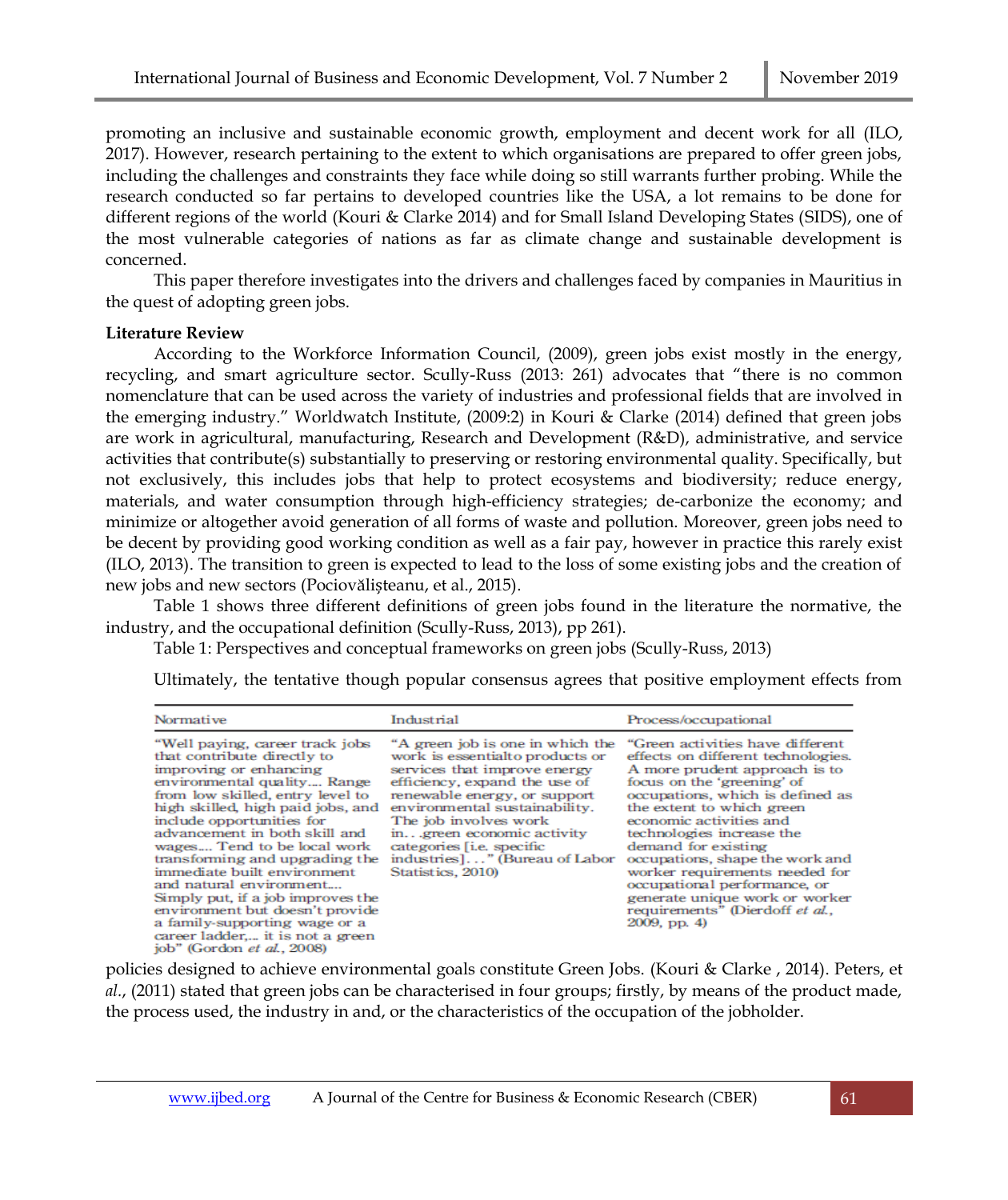## **Green Product Approach**

It includes green products or services that achieve the environmental objectives. Examples of the green products are Hybrid or electric automobiles, insulation products. However, this approach fails to consider the green activities that are not precisely linked with the manufacturing of a particular product or service, such as energy conservation within an organisation (Peters, et al., 2011).

# **Green Process Approach**

This approach takes into account activities that exist within firms like waste management, energy use monitoring, recycling and reusing activities. Various environmental and occupational protection rules have been applied over the years, and businesses incrementally implemented standard and processes that decrease air and water emissions and solid wastes. These activities tend to be more specific to the firm (Peters *et al.,* 2011).

# **Green Occupation Approach**

This approach starts with the identification of the jobs linked to energy conservation and production and environmental protection. The way green businesses are run is very essential for policy planning information. Those occupations include environmental engineers, architects, biologists, agronomists, hydrologists (Peters *et al.,* 2011)

# **Integrated Approaches**

This approach combines elements of two or more of the above approaches, they allow for the establishment of state-level baselines for policy planning purposes (Peters *et al.,* 2011).

For a business to be considered as green, it has to consider at least one of "4Rs" – reduction, reuse, recycling, and recovery and each of those "Rs" can be attained through green business practices (Kassey, 2001) cited by (Čekanavičius *et al.,* 2014). On their part, Renner et *al.*, (2008) identified four types of effects that may happen to traditional jobs during the transition to green job.

| <b>Type of effect</b> | <b>Observation</b>                                                                                    |
|-----------------------|-------------------------------------------------------------------------------------------------------|
| Positive and          | Green policies and business practices can create new jobs or preserve existing ones<br>۰              |
| negative              | However, environmental regulations can, in theory, have negative job consequences (by<br>۰            |
| employment            | raising costs, reducing demand, or rendering a factory or company uncompetitive); but,                |
| effects               | this has proven to be an extremely rare outcome                                                       |
| New job               | Certain green jobs will be created through the development of new technologies and the<br>۰           |
| creation and          | emergence of new industries (wind turbines, solar photovoltaics, fuel cells, biofuels etc.)           |
| job                   | As existing firms and industries green their operations, current jobs may be transformed<br>$\bullet$ |
| preservation          | and thus preserved against possible loss (implying changes in work methods, retraining)               |
| Direct and            | Jobs are created directly through increased demand and output induced by environment-<br>$\bullet$    |
| indirect              | related expenditures                                                                                  |
| employment            | Indirect employment effects arise in supplier industries<br>۰                                         |
| effects               | Induced job effects occur as wage incomes are spent generating demand in additional<br>۰              |
|                       | industries                                                                                            |
|                       | Construction and installation jobs (for instance, of a wind turbine) are usually of a short-<br>۰     |
| Temporary             | term nature (as are jobs that are supported by a specific policy measure or programme)                |
| and long-term         | Manufacturing and maintenance jobs, on the other hand, are in principle, of a long-lasting<br>۰       |
| jobs                  | nature                                                                                                |

# Table 2: Types of employment effects for green economies

On the other hand, Fankhauser *et al.,* (2008) found that the effect of climate policy on employment exists in the following three stages: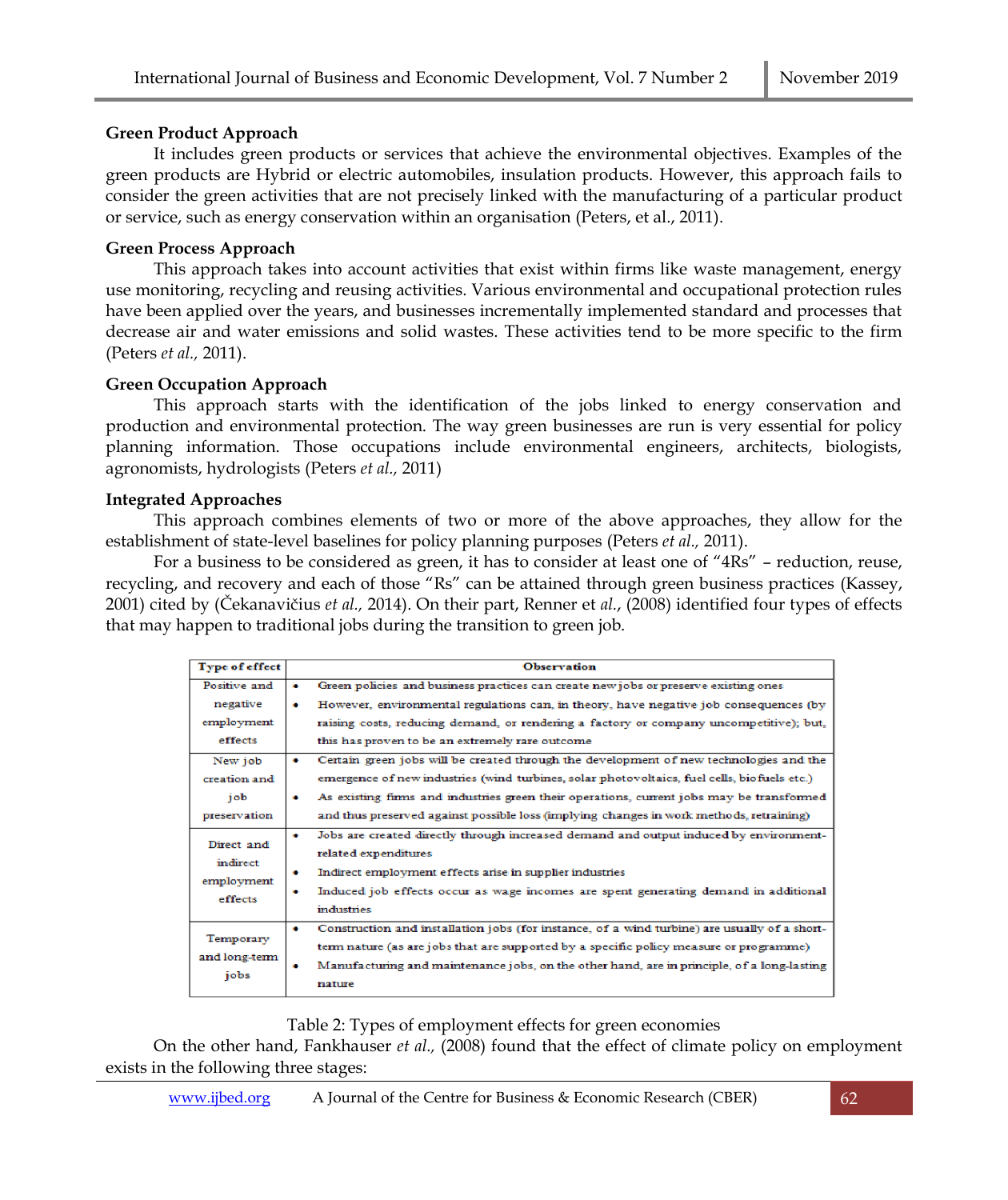In the short term, jobs will disappear in some affected sectors like the carbon-intensive sectors while other jobs will be emerging in low-carbon sectors which are more labour intensive than conventional sectors. This is commonly known as the direct employment effect.

In the medium term, the effect of climate change policy expands to the economy where jobs are created while others are eliminated to adjust the value chain. New jobs like carbon traders, wind power engineers and climate change consultants will be created.

For the longer-term opportunities for investment and growth will be created through innovation and development of new technologies. More jobs are expected to be generated in the research and development of low-carbon technologies which will yield investment and further job-creation. The labour force is projected to possess green skills

Being a Small Island Developing States (SIDS), Mauritius is vulnerable to climate change whereby it was placed 18th by the World Risk Report (UNU, 2014).It is forecasted that it will face further instability of rainfall patterns, increase in the intensity of tropical cyclones and sea-level rise in the future (IOM, 2015). Another challenge faced by Mauritius is the high rate of unemployment of 7.3% in 2016 of which 21 200 were aged between 16-24 (Republic of Mauritius, 2017) showing a slight decrease in 2017 to reach the rate of 7.1 % (Republic of Mauritius, 2018). Various green practices have been initiated at a national level as well at corporate level since the past few years to raise awareness of the population on its importance in the Republic of Mauritius. As an initiative from the ILO to assess green jobs in Mauritius it was found that some opportunities do exist but much needs to be done (ILO, 2013a). The Mauritian textile sector has adopted green initiatives like the use solar water heating systems, recycled wastewater, recycling and natural air-cooling practices (ILO, 2013a).

Despite such initiatives, only around 6.3% of total employment was considered as green jobs in 2010 in Mauritius, which is estimated at 558,100 jobs. The main sectors as per (ILO, 2013a) are mostly found:

a) In electricity generation amounting 23% of jobs, examples are supply of bagasse derived from sugar cane to electricity plants;

b) In agriculture with about 12% of employment can be considered green as well as decent, primarily in sustainable fishing, followed by forestry but also in organic agriculture; and

c) In only some textile companies which are greening their processes –for example the use of solar water heating systems, grey water use, recycling and natural air-cooling – only around 5% of employment in that sector was considered as green.

In order to encourage sustainability, good governance and transparent business practices, the Stock Exchange of Mauritius Sustainability Index (SEMSI) was launched in September 2015. It also captures the price-performance of companies listed on the Official Market or the Development & Enterprise Market which reveal strong sustainability practices against a set of internationally aligned and locally relevant environmental, social and governance (ESG) criteria (Stock Exchange of Mauritius, 2015). Furthermore with a view to do away with plastic bags since it does not contribute to the safeguarding of the environment but also to encourage sustainable development, the Environment Protection (Banning of Plastic Bags) Regulations 2015 was amended prohibiting the use of plastic bags with or without handles or gussets for carrying goods purchased at a point of sale such as a wholesale or a retail outlet, of plastic bags by exempting biodegradable and compostable plastic bags (Republic of Mauritius, 2016).

However, no research has been conducted till now to gauge the extent to which organisations operating in Mauritius are prepared to adopt green jobs, more so, the factors which will induce or reduce the adoption of green jobs. Therefore, this study aims at investigating into the drivers and challenges faced by local companies in implementing green jobs. The objectives of the research are set out as follows: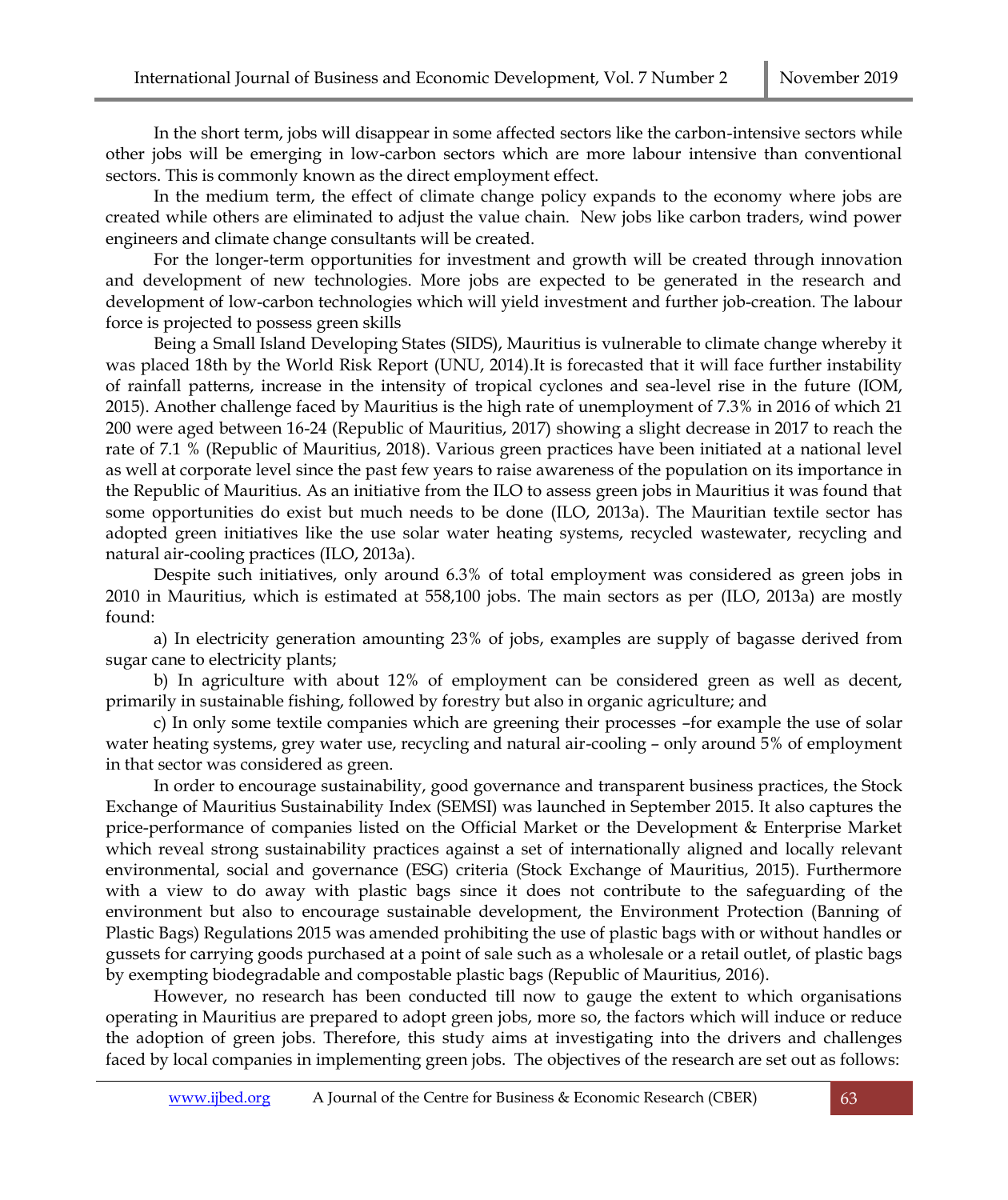- 1. To identify the level of awareness of green jobs among Mauritian firms
- 2. To identify the drivers and challenges for shifting from brown jobs to green jobs
- 3. To investigate into the extent to which local firms are ready to embark on green jobs
- 4. To propose recommendations which will facilitate the adoption of green jobs among Mauritian companies

# **Methodology**

The present study made use of the descriptive method of research, as it is a way to obtain information about the current situation (Creswell, 1994). This method was found suitable for this study since it intends to describe the existing status of green jobs in the Mauritian sector. Both primary and secondary data were used, in terms of published documents, articles, books, websites, academic journals, local magazines, reports and literatures related to the research problem in order to gain a better insight of the concept. An online survey, in the form of an e questionnaire was found appropriate as a method of primary data collection because of ease of administering, coding, processing and analysing. The online questionnaire was addressed to the General Managers, and Human Resource Managers from sectors such as Agriculture and forestry, Building and Construction, Manufacturing, Business and financial services, Retail and Tourism sectors. A stratified random sampling was used since it was a suitable approach to make equal proportion, meaningful, comparisons between sub-groups in the population (Gay, 1987). This method is also seen as an efficient one as the means of the stratified samples are likely to be closer to the mean of the whole population (Robson, 1993). Consequently, the sample in this study was disaggregated by 6 sectors to address the effect of green jobs.

For the purposes of the survey, the convenient sample size was estimated to be 270 taking into consideration the actual population of 102,527. A sample of 500 was derived with a margin of error of 5 % and confidence level of 90% for the current study. A total of 500 respondents were thus contacted by email to fill the e questionnaire and a total of 150 questionnaires were submitted, however 20 among them were eliminated from the study due to large amount of missing data. A total of 130 questionnaires were retained for analysis. Verification for duplicate IP addresses further demonstrated the trustworthiness of respondents as out of 130 surveys completed, 128 different IP addresses were used.

Kumar (2011) mentioned that any research instrument that is used to collect data for a particular research need to be reliable, that is the instrument should be generating the same output over and over again if the test is carried out repeatedly under the same conditions. In this study, the reliability of the instrument was tested using the Cronbach's α Test and a score of .750 was obtained which indicate as per Nunnally (1978) that an instrument is considered to be reliable if it gets a score of 0.70 or higher.

# **Findings/ Results**

Sector of Activity

| <b>SECTOR OF ACTIVITY</b>       | <b>FREQUENCY</b> |
|---------------------------------|------------------|
| Food & Agriculture              | 10               |
| Construction & Building         | 24               |
| Manufacturing                   | 32               |
| Business and financial services | 31               |
| Retail                          | 7                |
| Tourism & Hotel                 | 12               |
| )thers                          | 14               |

Table 3: Sector of Activity

Table 3 indicates the number of companies, sector wise who took part in the study.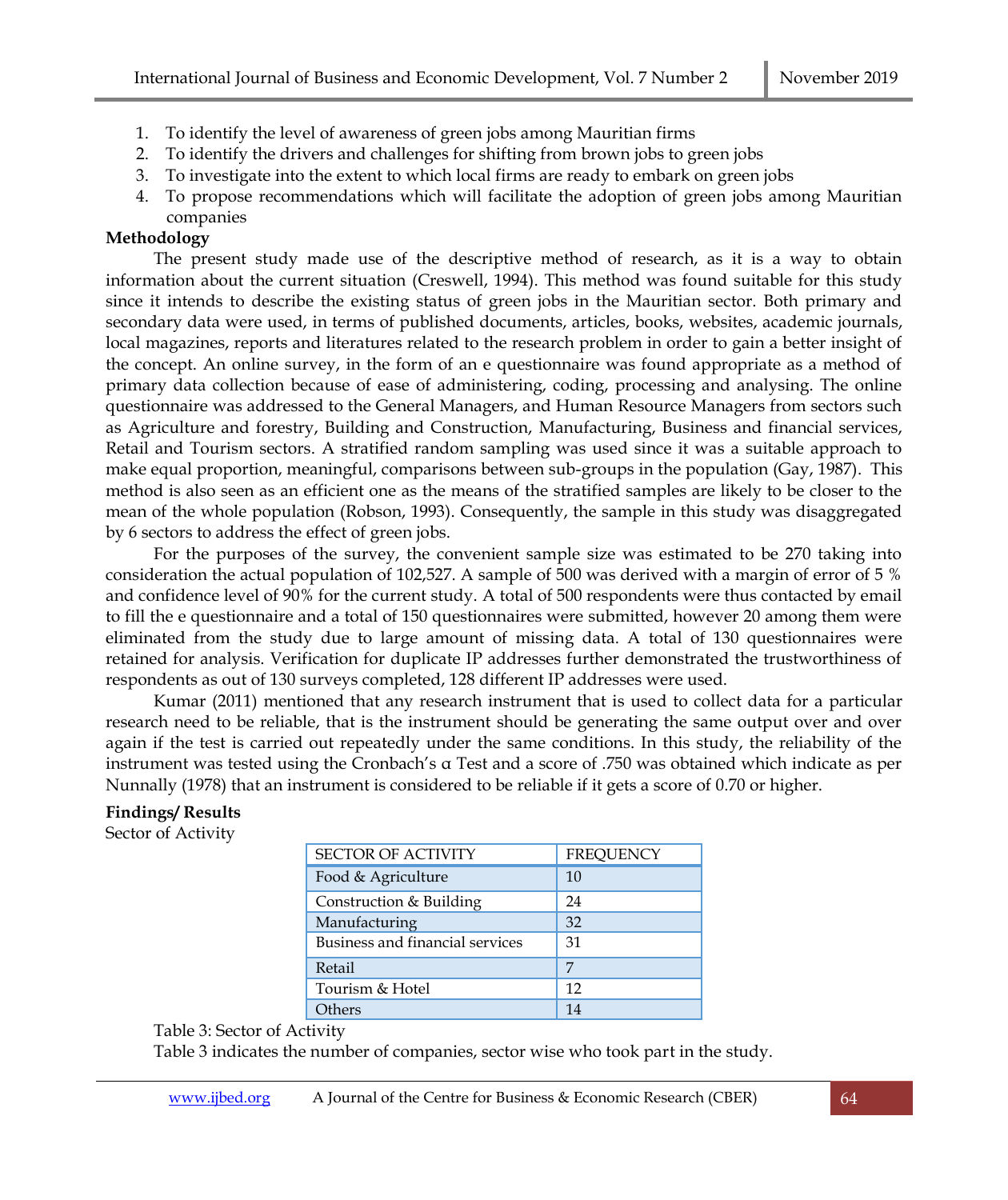

The highest being the manufacturing and lowest being retail sector. Level of Awareness about Green Jobs

The majority of the respondents perceived that the renewable energy sector (19%) and the waste management sector (16%) %) as green sectors as opposed to Transportation and Tourism which were nor perceived as green. As for the sectors categorized as "others", it includes the city planning, conservation, green IT, finance and the ocean economy.

According to Table 4, the median and a mode of 5 show that most respondents have selected 'strongly disagree' to the statement that Green Jobs have a negative impact on the environment. Moreover, a mode of 3 indicates that the majority of the respondents were neutral on whether green jobs offer adequate wages and offer job security.

|                                                                                                                                                    | Mean | Median | Mode           | Std.<br>Deviation |
|----------------------------------------------------------------------------------------------------------------------------------------------------|------|--------|----------------|-------------------|
| Green Jobs are jobs are jobs in the production of goods<br>and the provision of services that have a negative<br>impact on the environment         | 4.02 | 5.00   | 5              | 1.358             |
| Green Jobs offer adequate wages                                                                                                                    | 2.88 | 3.00   | 3              | .768              |
| Green Jobs provide a safe working condition                                                                                                        | 2.49 | 2.00   | 2              | .900              |
| Green Jobs respect workers' rights                                                                                                                 | 2.45 | 2.00   | $\overline{2}$ | .827              |
| Green Jobs offer job security                                                                                                                      | 2.81 | 3.00   | 3              | .864              |
| Green Jobs provide reasonable career prospects                                                                                                     | 2.48 | 2.00   | $\overline{2}$ | .837              |
| Green Jobs are jobs in administrative, and service<br>activities that contribute substantially to preserving or<br>restoring environmental quality | 2.05 | 2.00   | 2              | 1.018             |

Figure 1: Perception of Green Sectors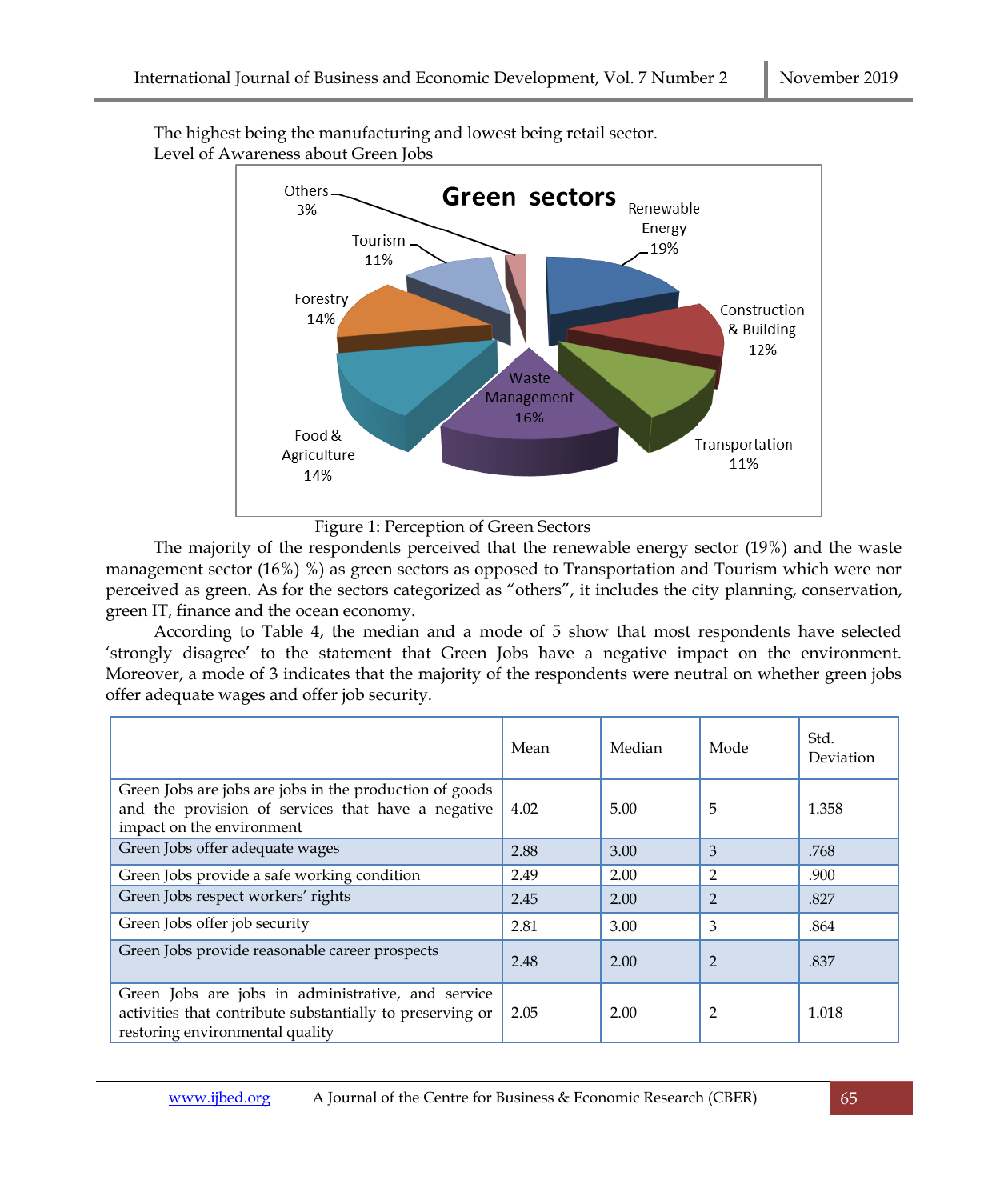| Green Jobs are decent jobs that limit greenhouse gas<br>emissions                                                   | 2.18 | 2.00 | .830  |
|---------------------------------------------------------------------------------------------------------------------|------|------|-------|
| Green Jobs minimize or eliminate waste and pollution                                                                | 1.89 | 2.00 | .696  |
| In the evolution of a green economy, a job that is seen<br>as a green job today might not be the case in the future | 2.69 | 2.50 | 1.055 |

Table 4: Awareness level of Green Jobs

Drivers and Challenges of Green jobs

The survey inter alia also indicated that:

most respondents (63.1%), representing more than half of the selected sample do not have green jobs;

only 38% of the respondents' company produce or provide green products or services; and

about 58% of the respondents' company do not have an environmental policy

It was also found that the majority of firms that do not have green jobs have the intention to do so either by producing or providing green products or services or by having an environmental policy in the future. In this respect, the drivers and challenges for the adoption of green jobs were further investigated.

# **Drivers of green jobs**

Respondents agreed to the seven statements found in table 5 as follows:

| <b>Statements</b>                                                                                        | Mean | Median | Mode           | Std.<br>Deviation |
|----------------------------------------------------------------------------------------------------------|------|--------|----------------|-------------------|
| Changes in the environment either natural or man-made<br>have a direct on the production of goods        | 2.19 | 2.00   | $\overline{2}$ | .855              |
| Regulation and policies passed by the government to<br>promote cleaner production                        | 2.18 | 2.00   | $\overline{2}$ | .814              |
| Technology and innovation lead to green practices                                                        | 2.28 | 2.00   | $\mathcal{P}$  | .863              |
| Green technology may be influenced by consumer<br>behaviour towards adopting cleaner technologies        | 2.04 | 2.00   | $\mathcal{P}$  | .830              |
| Consumer demand influences green markets, as they have<br>started looking for safer and cleaner products | 1.97 | 2.00   | $\overline{2}$ | .725              |
| Consumers' preferences and habits are changing due to<br>climate change                                  | 2.25 | 2.00   | $\mathcal{P}$  | .918              |
| Consumers are limiting the demand for products that is<br>considered as a danger to the environment      | 2.45 | 2.00   | $\mathcal{P}$  | .973              |

Table 5: Drivers of Green Jobs

 With means ranging from '1.97' to '2.45', a mode and median value of 2, most respondents agree with the statements on the drivers of green jobs. Interestingly, the most popular drivers being consumer preferences for green products and regulations and policies and lowest one being consumer demands.

# **b) Challenges for adopting Green Jobs**

Table 6 demonstrates the mean, mode, median and standard deviation of the challenges of green jobs.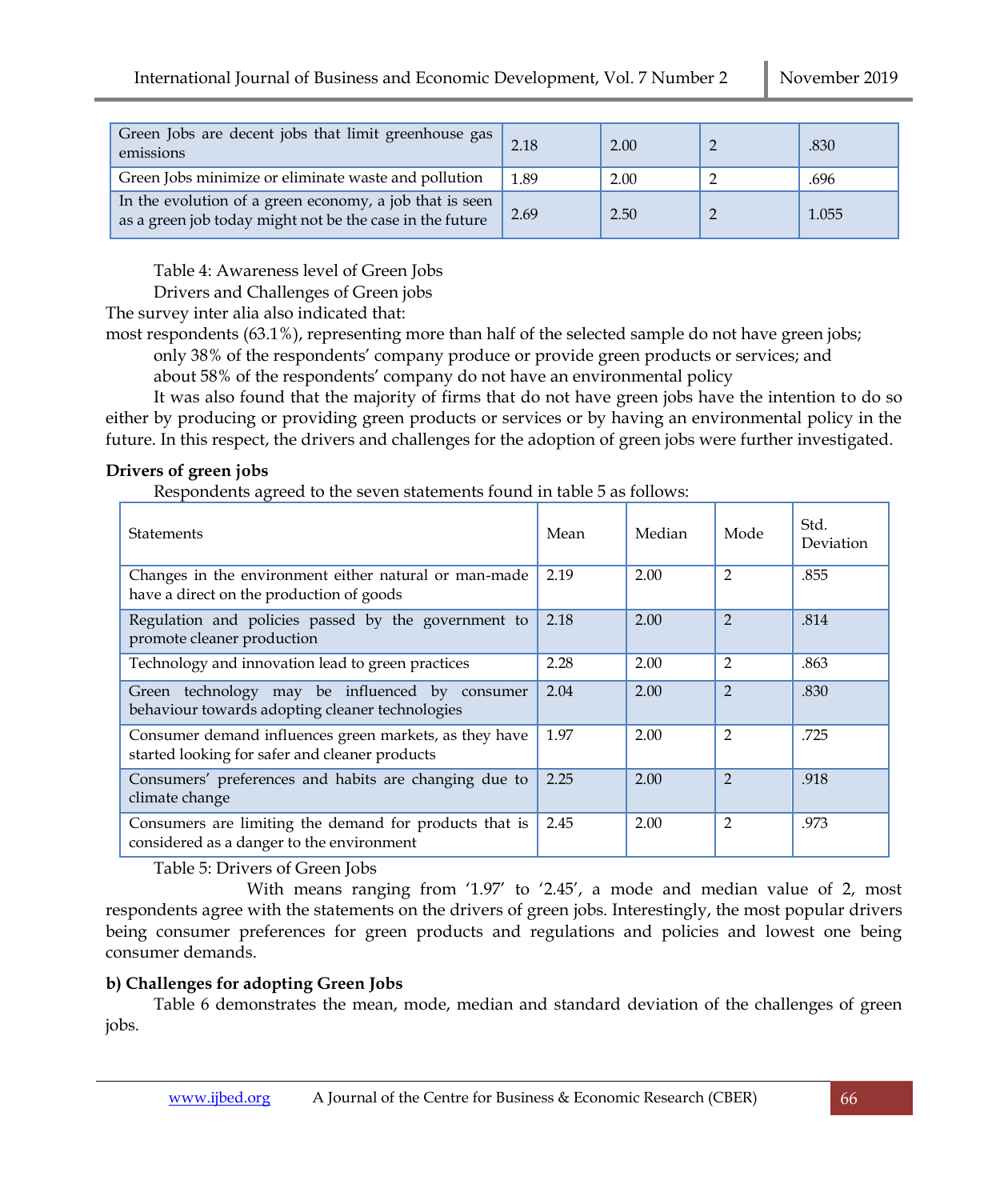| <b>Statements</b>                                               | Mean | Median | Mode           |
|-----------------------------------------------------------------|------|--------|----------------|
| Lack of Government Policy                                       | 2.94 | 3.00   | 3              |
| Lack of financial means                                         | 3.29 | 3.00   | 3              |
| Lack of technical staff with necessary skills                   | 3.35 | 3.00   | 3              |
| Lack of relevant information on green jobs                      | 3.26 | 3.00   | 3              |
| Costs of products - usually labelled / green products cost more | 3.47 | 4.00   | $\overline{4}$ |
| Lack of technical support                                       | 3.27 | 3.00   | $\overline{4}$ |
| Lack of training                                                | 3.30 | 4.00   | $\overline{4}$ |
| Cost involved in changing the way of doing business             | 3.52 | 4.00   | $\overline{4}$ |

Table 6: Challenges for Adopting Green Jobs

Costs involved and lack of technical staff were perceived as being the major challenges for the adoption of green jobs by Mauritian companies. The factor contributing least as a challenge was government policies.

### **Discussions**

Based on the findings, the Spearman correlation was used to assess whether there is a relationship between challenges of green jobs and main sector activity and it was found that there is no relationship between challenges of green jobs and main sector activity i.e. irrespective of the sector of activity of the respondents the challenges that they face are the same. This may be explained by the fact that green job is a new concept as stated by Bahauddin & Iftakhar, (2013) and that among the Mauritian Companies, for many organisations this concept is not being applied as they are still focusing on the traditional way of doing business with conventional jobs though they are having negative effect on the environment. Moreover, though several consultations were carried out with the Ministry of Labour, Industrial Relations and Employment, the Mauritius Employers' Federation and various other stakeholders (ILO, 2013) there is still a lack of awareness of the concept of green jobs. This may have emerged out of the confusion as there is no distinct universally established definition of a green job as mentioned by GHK (2009) cited by Bowen, et al., (2016). Another reason that may explain the lack of awareness could be that it is a challenge to differentiate between green jobs and non-green jobs as the skills are sometimes confusing as indicated by Rademaekers, et al., (2015). Lack of technical support that was found from table 6 which was ranked among the highest challenges could have also contributed to the lack of awareness.

The study probed further to assess whether there is a link between firms that do not have green jobs but who are engaged in green practices. The Pearson r correlation was used as it measures the degree of the association between linear related variables with the assumption that both variables are normally distributed.

The results of table 7 showing the relationship between firms that do not have green jobs, but engage in green practices indicates that most of the results have a significant > 0.05 whereby H0 is being accepted by concluding that there is no relationship between firms that do not have green jobs but engage in green practices.

However, there are 3 variables, namely: use of renewable of energy, minimise pollution and maximise the use of day light where the results are < 0.05 specifying that though those firms claimed that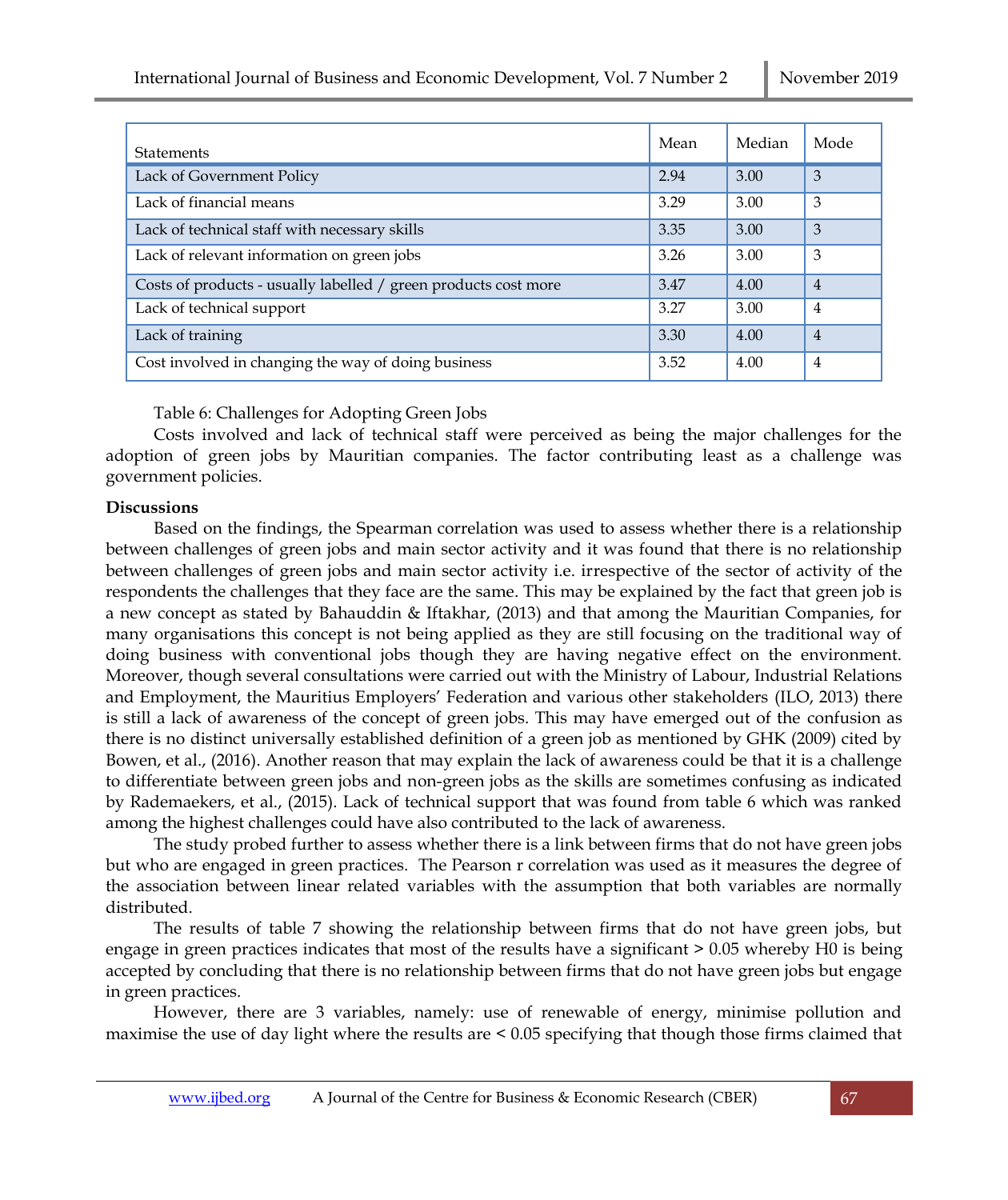they do not have green jobs, but they do engage in those green practices in conducting their business activities on a day to day basis.

| . <i><sub></sub> .</i><br>$- - - - -$<br>Practices |                        | Are green jobs available within your<br>organisation? |
|----------------------------------------------------|------------------------|-------------------------------------------------------|
| Recycling                                          | Chi-square             | 1.409                                                 |
|                                                    | df                     | $\mathbf{1}$                                          |
|                                                    | Sig.                   | .235                                                  |
| Waste segregation                                  | Chi-square             | 3.810                                                 |
|                                                    | $\overline{df}$        | $\mathbf{1}$                                          |
|                                                    | Sig.                   | .051                                                  |
| Use of renewable of energy                         | Chi-square             | 8.736                                                 |
|                                                    | df                     | $\mathbf{1}$                                          |
|                                                    | Sig.                   | $.003*$                                               |
| Energy and conservation                            | Chi-square             | 1.322                                                 |
|                                                    | $\overline{df}$        | $\mathbf{1}$                                          |
|                                                    | Sig.                   | .250                                                  |
| Tree planting                                      | Chi-square             | .528                                                  |
|                                                    | df                     | $\mathbf{1}$                                          |
|                                                    | Sig.                   | .467                                                  |
| Minimise pollution                                 | Chi-square             | 4.620                                                 |
|                                                    | $\overline{df}$        | $1\,$                                                 |
|                                                    | Sig.                   | $.032*$                                               |
| Use of green packaging                             | Chi-square             | .336                                                  |
|                                                    | df                     | $\mathbf{1}$                                          |
|                                                    | Sig.                   | .562                                                  |
| Energy efficient air conditioning                  | Chi-square             | 3.164                                                 |
|                                                    | $\overline{df}$        | $\mathbf{1}$                                          |
|                                                    | Sig.                   | .075                                                  |
| Light out policy                                   | Chi-square             | .003                                                  |
|                                                    | df                     | $\mathbf{1}$                                          |
|                                                    | Sig.                   | .959                                                  |
| Measure power consumption                          | Chi-square             | 1.110                                                 |
|                                                    | $\mathrm{d}\mathrm{f}$ | $\mathbf{1}$                                          |
|                                                    | Sig.                   | .292                                                  |
| Train employees                                    | Chi-square             | $1.480\,$                                             |
|                                                    | df                     | $\mathbf{1}$                                          |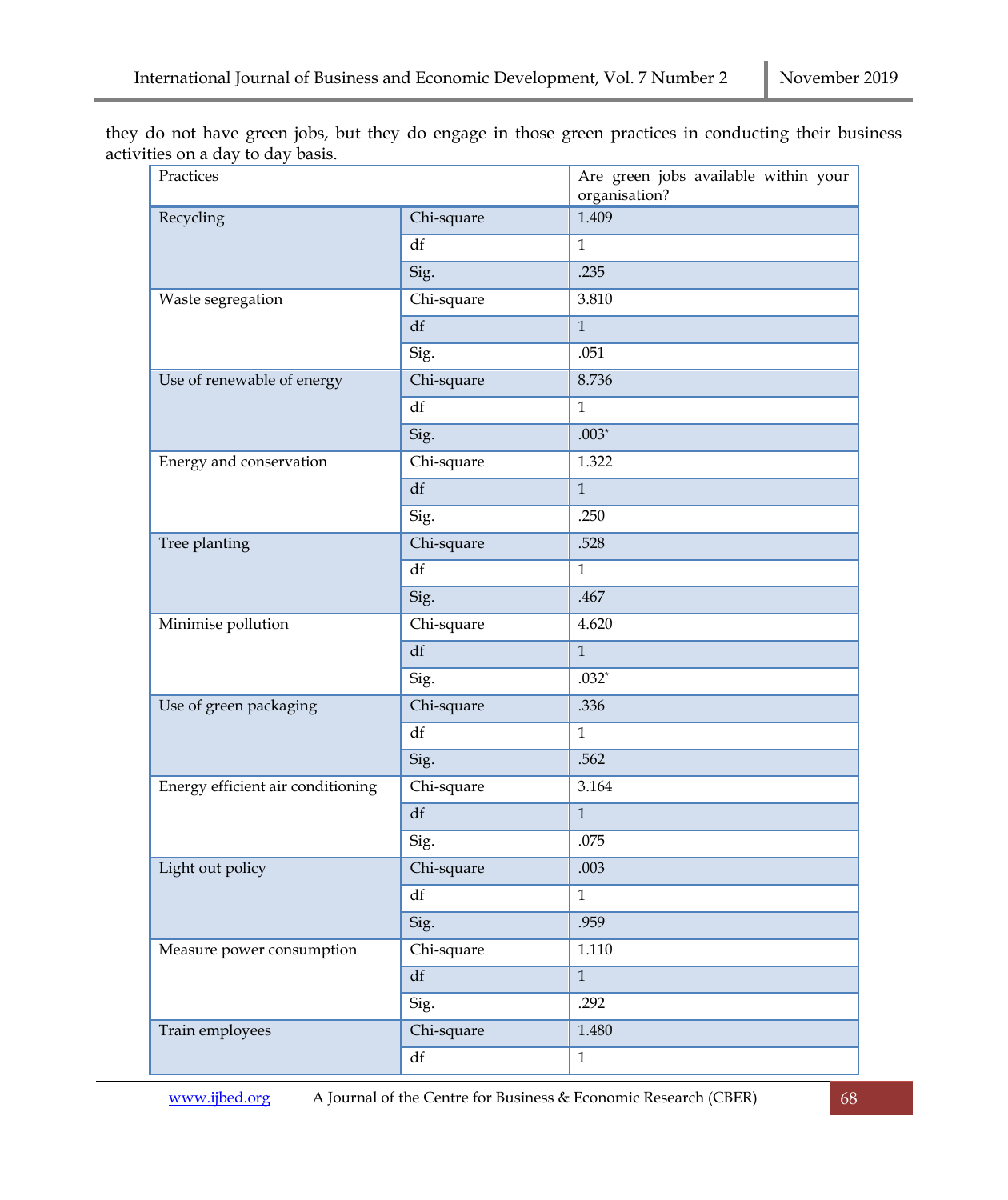|                               | Sig.       | .224           |
|-------------------------------|------------|----------------|
| Eco labelling                 | Chi-square | 3.381          |
|                               | df         | $\mathbf{1}$   |
|                               | Sig.       | .066           |
| Less printing                 | Chi-square | 1.114          |
|                               | df         | $\mathbf{1}$   |
|                               | Sig.       | .291           |
| Maximise the use of day light | Chi-square | 5.889          |
|                               | df         | $\mathbf{1}$   |
|                               | Sig.       | $.015^{\circ}$ |
| Smoke free building           | Chi-square | 1.235          |
|                               | df         | $\mathbf{1}$   |
|                               | Sig.       | .266           |
| Biodegradable cleaning agent  | Chi-square | .009           |
|                               | df         | $\mathbf{1}$   |
|                               | Sig.       | .924           |
| Use of operable window        | Chi-square | 2.110          |
|                               | df         | $\mathbf{1}$   |
|                               | Sig.       | .146           |
|                               |            |                |

Table 7: Green Practices adopted by companies

\*. The Chi-square statistic is significant at the .05 level.

According to Peters, et *al.*, (2011), green jobs can also take an integrated approach where it combines elements of green processes, green occupations or green products. Moreover, a business is considered as green when it considers the 4Rs" – reduction, reuse, recycling, and recovery and each of those "Rs" can be attained through green business practices (Kassey, 2001) cited by (Čekanavičius, et al., 2014). Thus, those companies that use of renewable of energy, minimise pollution and maximise the use of day light may be considered as having green jobs always within their companies, but due to a lack of awareness they are not able to mention that. This could also have arisen out of confusion on between the terms 'green practices' and 'green jobs' Rademaekers, et al., (2015).

# **Conclusion, Limitations & Scope for Future Research**

The main aim of this study was to assess the drivers and challenges of green jobs among Mauritian companies. The study found a general lack of awareness about green jobs irrespective of the sector of operation of the respondents. The main drivers of green jobs were identified as being consumer preferences and regulations and policies. However, one of the biggest challenges assessed was the costs involved and also the lack of technical skills.

However, the study also deduced that many companies, although not fully engaged in green jobs, were already imbibed with green practices such as the use of renewable energy, minimising pollution and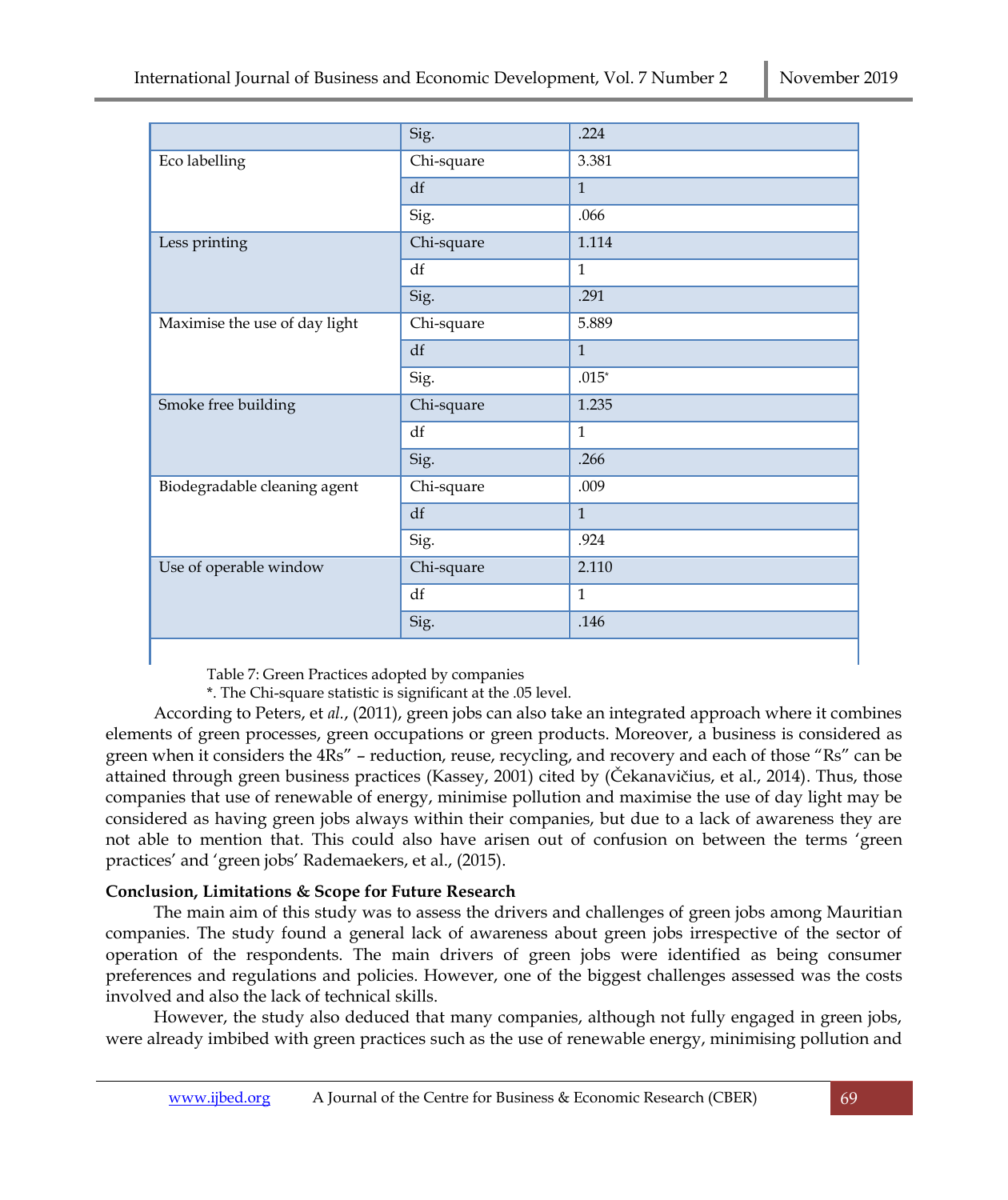maximising the use of day light. This seems to be an encouragement for the adoption of green jobs in Mauritius.

In the light of the findings, it is proposed to enhance existing government regulations to facilitate the implementation of green jobs together with developing a Green Skills Development Plan to promote the development of green job skills which is fundamental for the shift to green jobs. This will be done with the involvement of all stakeholders, including among others the Mauritius Institute of Training and Development, Employment Information Centers, the Career Guidance Services, and companies from the private sectors. The government may also establish cost-sharing, financing mechanisms with the private sector to cross subsidise the costs involved in trying to shift to green jobs

At the same time, the researchers realise that the study was limited by the resources available and the small sample size. Further research could concentrate on enlarging the sample and thus having a sector wise perception of the drivers and challenges of green jobs faced by Mauritian companies.

### **References**

- Bahauddin, K. M. & Iftakhar, N., 2013. Prospect and Potential of Green Jobs towards Green Economy in Bangladesh: A Situation Analysis. Global Journal of Management and Business Research, Volume XIII.
- Bowen, A., Duffy, C. & Fankhauser, S., 2016. Green growth' and the new Industrial Revolution, s.l.: Global Green Growth Institute.
- Čekanavičius, L., Bazytė, R. & Dičmonaitė, A., 2014. Green Business: Challenges and Practices. Ekonomika, Volume 93.
- Creswell, J. W., 1994. Research Design: Qualitative & Quantitative Approaches. London: SAGE Publications.
- Fankhauser, S., Seheiler, F. & Stern, N., 2008. Climate change, innovation and jobs. Climate Policy, Volume 8, p. 421 429.
- Gay, L. R., 1987. Educational research: Competencies for analysis and application. 3rd ed. Columbus: s.n.
- ILO, 2013a. Green jobs in Mauritius: Experiences from a Small Island Developing State, Geneva: ILO.
- ILO, 2013. Meeting skill needs for green jobs: Policy recommendations, Geneva: s.n.
- ILO, 2017. Goal 8: Promote inclusive and sustainable economic growth, employment and decent work for all. [Online] Available at: http://www.ilo.org/global/topics/dw4sd/theme-by-sdg-targets/WCMS\_556964/lang--en/index.htm [Accessed May 2018].
- ILO, 2019. World Employment and Social Outlook: Trends 2019, Geneva: International Labour Organization.
- IOM, 2015. Using migration to develop resilience against climate change in Mauritius Migration, Environment and Climate, s.l.: s.n.
- Jarvis, A., Varma, A. & Ram, J., 2011. Assessing green jobs potential in developing countries, Geneva: ILO.
- Kassey, W., 2001. Green dilemma. Marketing Intelligence and Planning. Journal of Marketing Practice, Volume 19, p. 444–455.
- Kouri, R. & Clarke, A., 2014. Framing 'Green Jobs' Discourse: Analysis of Popular Usage. Sustainable Development, p. 217–230.
- Kumar, R., 2011. Research Methodology: A Step-by-Step Guide for Beginners... 3rd Edition Ed. New Delhi: Sage.
- Nunnally, J. C., 1978. Psychometric theory. 2nd Edition Ed. New York. McGraw-Hill.
- Peters, D. J., Easington, L. & Swenson, D., 2011. An Exploration of Green Job Policies, Theoretical Underpinnings, Measurement Approaches, and Job Growth Expectations, s.l.: s.n.
- Pociovălișteanu, D. M. et al., 2015. Employment Policies for a Green Economy at the European Union Level. Sustainability, pp. 9231-9250.
- Rademaekers, K., Svatikova, K. & Yearwood, J., 2015. Facilitating green skills and jobs in developing countries, s.l.: AFD.
- Renner, M; Sean, S; Jill. K, 2008. Green Jobs: Towards Decent Work in a Sustainable, Low-Carbon World, and s.l.: UNEP.

Republic of Mauritius, 2017. Labour force, Employment and Unemployment – Year 2016, s.l.: s.n.

Republic of Mauritius, 2018. Labour force, Employment and Unemployment – Year 2017, s.l.: s.n.